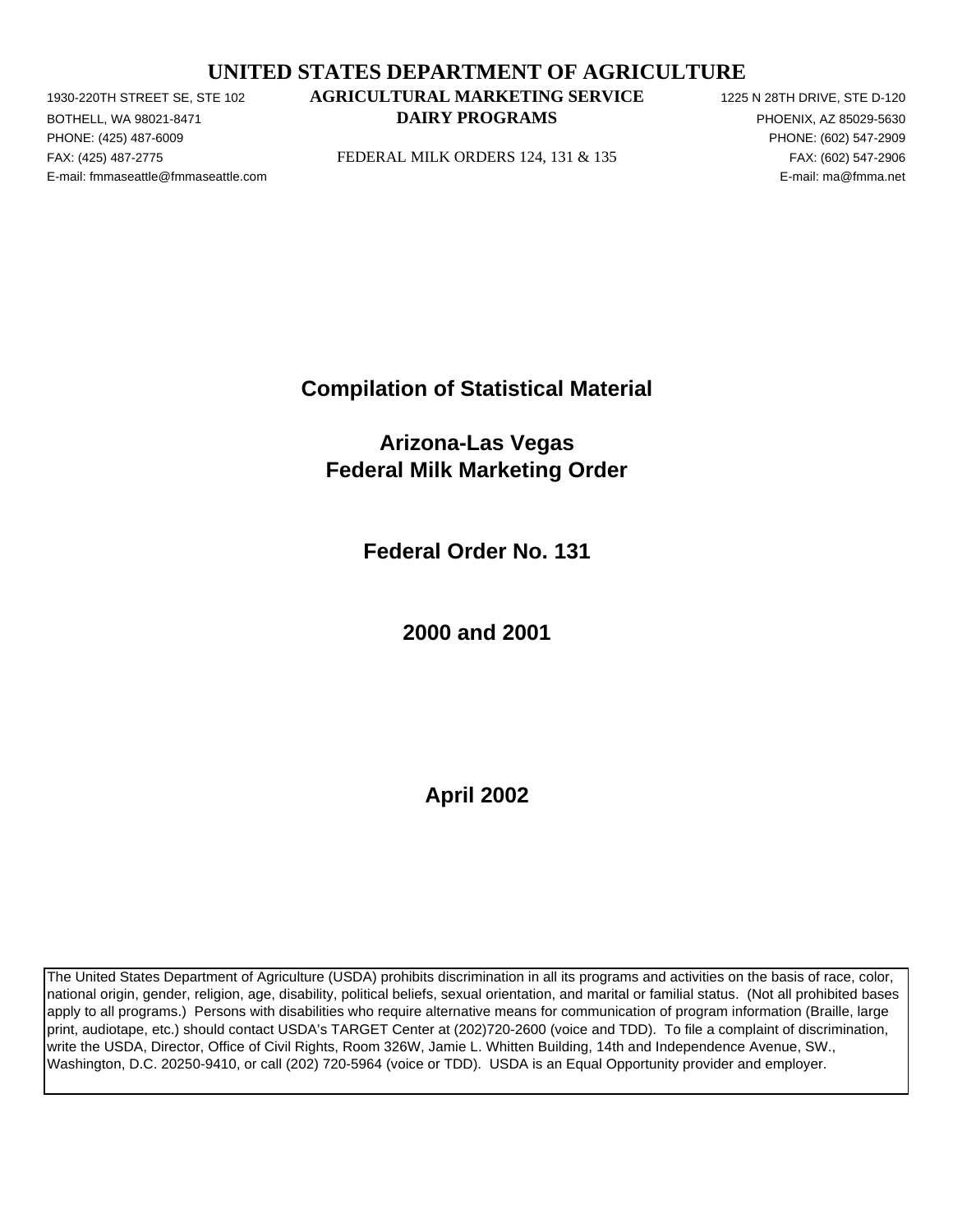# **Table of Contents**

 $\blacksquare$ 

| Table No.      | Title                                                                                                                                                                                  | Page No.       |
|----------------|----------------------------------------------------------------------------------------------------------------------------------------------------------------------------------------|----------------|
| 1              | Handlers Operating Pool Plants Under the Arizona-Las Vegas Order,<br>Federal Order No. 131, 2000 and 2001                                                                              | 1              |
| $\overline{2}$ | Qualified Cooperative Associations Marketing Milk Under the<br>Arizona-Las Vegas Order, Federal Order No. 131, 2000 and 2001                                                           | 1              |
| 3              | Number of Producers and Receipts of Producer Milk,<br>Arizona-Las Vegas Order, Federal Order No. 131, 2000 and 2001                                                                    | $\overline{2}$ |
| 4              | Class I and II Producer Milk and Butterfat, Arizona-Las Vegas Order,<br>Federal Order No. 131, 2000 and 2001                                                                           | 3              |
| 5              | Class III and IV Producer Milk and Butterfat, Arizona-Las Vegas Order,<br>Federal Order No. 131, 2000 and 2001                                                                         | 4              |
| 6              | Total Producer Milk and Butterfat, Arizona-Las Vegas Order,<br>Federal Order No. 131, 2000 and 2001                                                                                    | 5              |
| $\overline{7}$ | Number of Producers and Milk Production, Arizona-Las Vegas<br>Order, Federal Order No. 131, May 2000 and 2001                                                                          | 6              |
| 8              | Number of Producers and Milk Production, Arizona-Las Vegas<br>Order, Federal Order No. 131, December 2000 and 2001                                                                     | $\overline{7}$ |
| 9              | Class Prices Per Cwt. for 3.5% Milk, Skim and Butterfat Prices,<br>Arizona-Las Vegas Order, Federal Order No. 131, 2000 and 2001                                                       | 8              |
| 10             | Producer Skim and Butterfat Prices and Statistical Uniform Prices,<br>Arizona-Las Vegas Order, Federal Order No. 131, 2000 and 2001                                                    | 9              |
| 11             | <b>Advance National Agricultural Statistical Services (NASS) Commodity Pricing</b><br>Factors Used in Pricing Class I Skim/Butterfat and Class II Skim/Nonfat<br>Solids, 2000 and 2001 | 10             |
| 12             | Final National Agricultural Statistical Services (NASS) Commodity Pricing<br>Factors Used in Pricing Class II Butterfat, Class III, and Class IV,<br>2000 and 2001                     | 11             |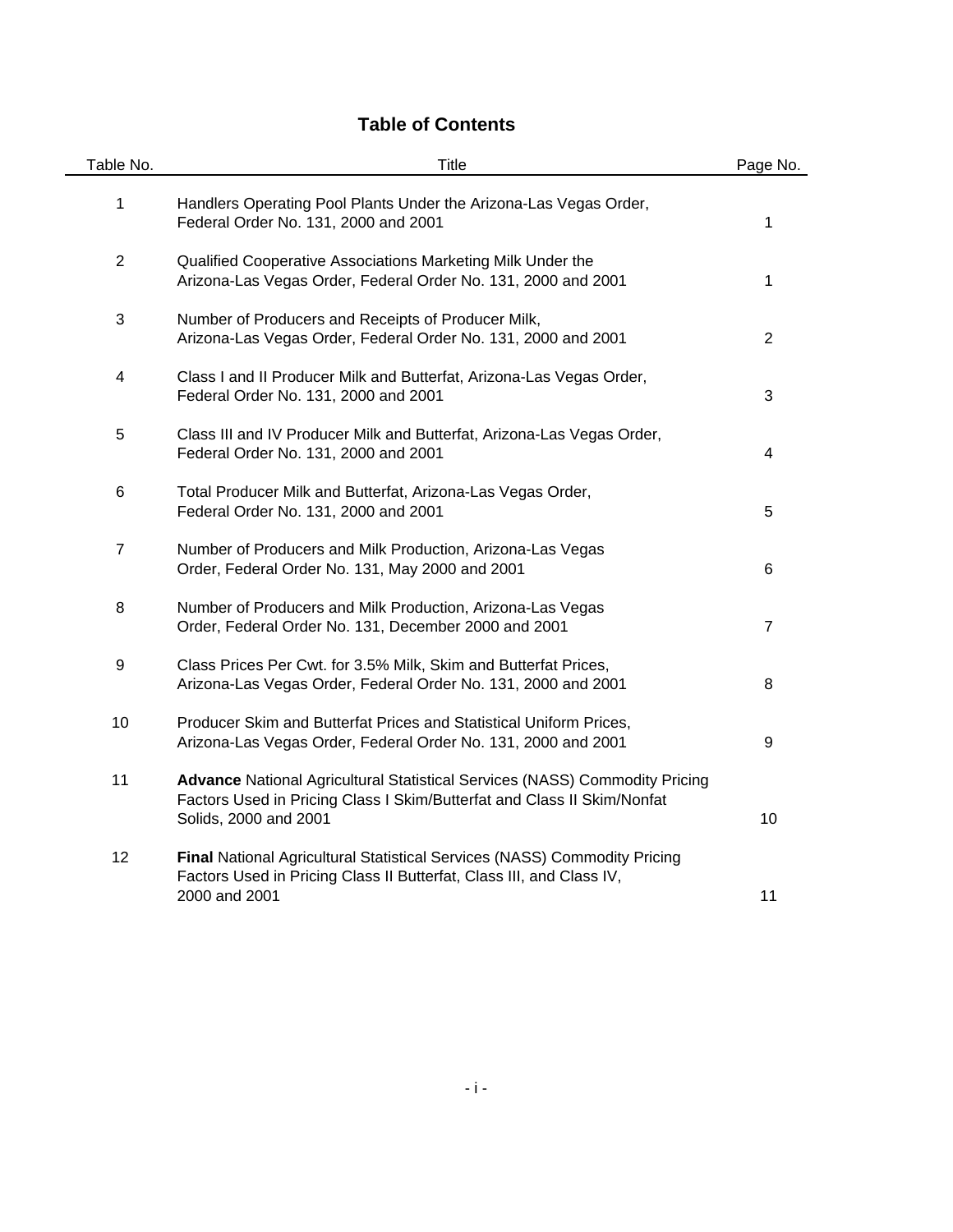#### Arizona-Las Vegas Order, Federal Order No. 131, 2000 and 2001 Handlers Operating Pool Plants Under the

|                                |          |            |              | Location |               |
|--------------------------------|----------|------------|--------------|----------|---------------|
|                                |          | Adjustment | Plant        |          |               |
| Name                           | City     | County     | <b>State</b> | Rate 1/  | <b>Status</b> |
| Safeway Stores, Inc.           | Tempe    | Maricopa   | AZ           |          | 2/            |
| <b>Shamrock Foods Company</b>  | Phoenix  | Maricopa   | AZ           |          | 2/            |
| The Kroger Co., Tolleson Dairy | Tolleson | Maricopa   | AZ           |          | 2/4/          |
| United Dairymen of Arizona     | Tempe    | Maricopa   | AZ           |          | 3/            |

1/ \$0.00 unless otherwise noted.

2/ Pool distributing plant under FO 131 during 2000 and 2001.

3/ Cooperative pool manufacturing plant under FO 131 during 2000 and 2001.

4/ Formerly known as Smith's Food & Drug Centers, Inc.

#### Table 2

#### Qualified Cooperative Associations Marketing Milk Under the Arizona-Las Vegas Order, Federal Order No. 131, 2000 and 2001

|                                                                               |         | Coop     |              |               |
|-------------------------------------------------------------------------------|---------|----------|--------------|---------------|
| Name                                                                          | Citv    | County   | <b>State</b> | <b>Status</b> |
| United Dairymen of Arizona                                                    | Tempe   | Maricopa | AZ           |               |
| <b>Maverick Milk Producer Association</b><br><b>Magic Valley Quality Milk</b> | Ontario | Tulare   | CА           | 2/            |
| <b>Producers Association</b>                                                  | Jerome  | Jerome   | ID           | 3/            |

1/ Qualified cooperative association under FO 131 during 2000 and 2001.

2/ Qualified cooperative association under FO 131 beginning March 2000.

3/ Qualified cooperative association under FO 131 during May through September 2000 and February and March 2001.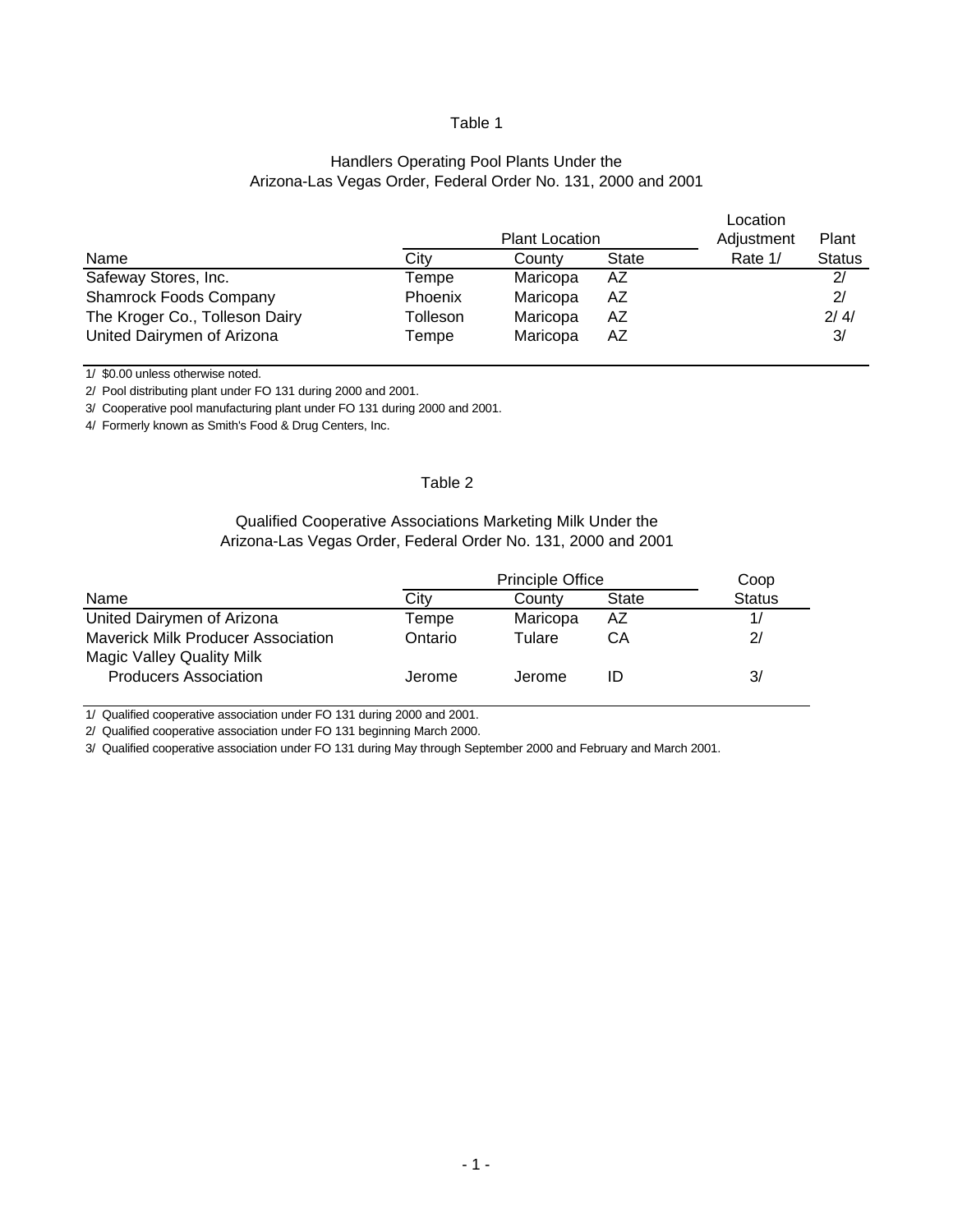# Number of Producers and Receipts of Producer Milk Arizona-Las Vegas Order, Federal Order No. 131 2000 and 2001

| Month         | Number of  | Total         | Daily      |
|---------------|------------|---------------|------------|
| and Year      | Producers  | Pounds        | Average 1/ |
|               |            |               |            |
| January 2000  | 117        | 269,083,082   | 8,680,099  |
| February      | 120        | 271,919,072   | 9,376,520  |
| March         | 118        | 286,582,318   | 9,244,591  |
| April         | 119        | 288,786,287   | 9,626,210  |
| May           | 127        | 292,015,766   | 9,419,863  |
| June          | 129        | 261,060,412   | 8,702,014  |
| July          | 130        | 251,736,755   | 8,120,540  |
| August        | 129        | 238,889,435   | 7,706,111  |
| September     | 125        | 229,400,576   | 7,646,686  |
| October       | 117        | 238,332,513   | 7,688,146  |
| November      | 117        | 230,358,186   | 7,678,606  |
| December      | <u>118</u> | 251,489,374   | 8,112,560  |
| Average/Total | 122        | 3,109,653,776 | 8,496,322  |
|               |            |               |            |
| January 2001  | 120        | 264,245,452   | 8,524,047  |
| February      | 118        | 245,559,690   | 8,769,989  |
| March         | 114        | 268,520,808   | 8,661,962  |
| April         | 115        | 266,655,045   | 8,888,502  |
| May           | 114        | 268,776,263   | 8,670,202  |
| June          | 114        | 250,577,454   | 8,352,582  |
| July          | 113        | 232,246,540   | 7,491,824  |
| August        | 120        | 220,789,171   | 7,122,231  |
| September     | 115        | 223, 223, 156 | 7,440,772  |
| October       | 114        | 238,260,997   | 7,685,839  |
| November      | 112        | 232,739,942   | 7,757,998  |
| December      | 111        | 244,530,183   | 7,888,070  |
| Average/Total | 115        | 2,956,124,701 | 8,098,972  |
|               |            |               |            |

1/ Annual average is a weighted average.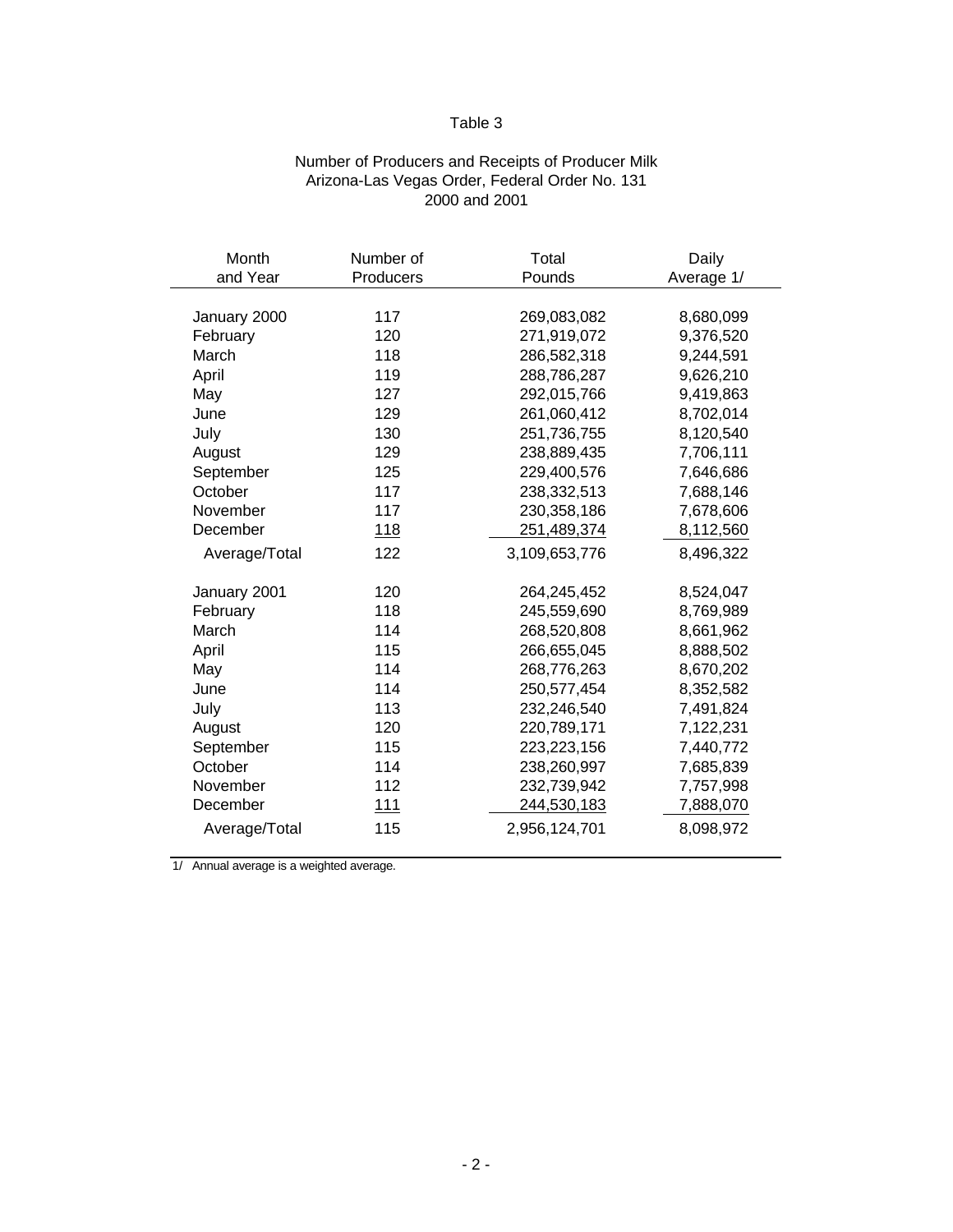# Class I and II Producer Milk and Butterfat Arizona-Las Vegas Order, Federal Order No. 131 2000 and 2001

| Month            | Class I              | Percent of | <b>Class I Butterfat</b> |         | Class II             | Percent of |            | <b>Class II Butterfat</b> |  |
|------------------|----------------------|------------|--------------------------|---------|----------------------|------------|------------|---------------------------|--|
| and Year         | <b>Producer Milk</b> | Market     | Pounds                   | Percent | <b>Producer Milk</b> | Market     | Pounds     | Percent                   |  |
|                  |                      |            |                          |         |                      |            |            |                           |  |
| January 2000     | 79,030,919           | 29.37%     | 1,537,887                | 1.95%   | 7,982,708            | 2.97%      | 819,667    | 10.27%                    |  |
| February         | 81,311,287           | 29.90%     | 1,570,439                | 1.93%   | 9,798,027            | 3.60%      | 825,869    | 8.43%                     |  |
| March            | 86,292,630           | 30.11%     | 1,672,739                | 1.94%   | 5,955,451            | 2.08%      | 818,514    | 13.74%                    |  |
| April            | 77,143,027           | 26.71%     | 1,467,753                | 1.90%   | 12,217,406           | 4.23%      | 945,999    | 7.74%                     |  |
| May              | 81,764,916           | 28.00%     | 1,568,276                | 1.92%   | 12,851,059           | 4.40%      | 1,140,190  | 8.87%                     |  |
| June             | 76,917,977           | 29.46%     | 1,500,544                | 1.95%   | 13,338,351           | 5.11%      | 968,270    | 7.26%                     |  |
| July             | 73,093,129           | 29.04%     | 1,472,644                | 2.01%   | 9,742,452            | 3.87%      | 672,446    | 6.90%                     |  |
| August           | 84,557,892           | 35.40%     | 1,645,508                | 1.95%   | 17,192,862           | 7.20%      | 1,096,272  | 6.38%                     |  |
| September        | 79,581,137           | 34.69%     | 1,535,614                | 1.93%   | 15,592,997           | 6.80%      | 1,028,236  | 6.59%                     |  |
| October          | 87,488,283           | 36.71%     | 1,726,682                | 1.97%   | 12,496,294           | 5.24%      | 1,031,492  | 8.25%                     |  |
| November         | 84,940,251           | 36.87%     | 1,760,530                | 2.07%   | 10,455,672           | 4.54%      | 686,595    | 6.57%                     |  |
| December         | 81,190,948           | 32.28%     | 1,710,009                | 2.11%   | 11,009,092           | 4.38%      | 903,922    | 8.21%                     |  |
| Total/Average 1/ | 973,312,396          | 31.30%     | 19,168,625               | 1.97%   | 138,632,371          | 4.46%      | 10,937,472 | 7.89%                     |  |
|                  |                      |            |                          |         |                      |            |            |                           |  |
| January 2001     | 83,690,184           | 31.67%     | 1,620,512                | 1.94%   | 12,342,137           | 4.67%      | 789,735    | 6.40%                     |  |
| February         | 77,533,192           | 31.57%     | 1,501,009                | 1.94%   | 9,574,520            | 3.90%      | 806,347    | 8.42%                     |  |
| March            | 85,396,718           | 31.80%     | 1,720,661                | 2.01%   | 12,389,575           | 4.61%      | 1,185,749  | 9.57%                     |  |
| April            | 77,467,926           | 29.05%     | 1,517,536                | 1.96%   | 13,331,691           | 5.00%      | 1,050,576  | 7.88%                     |  |
| May              | 76,830,653           | 28.59%     | 1,498,516                | 1.95%   | 12,413,984           | 4.62%      | 1,020,682  | 8.22%                     |  |
| June             | 72,786,992           | 29.05%     | 1,471,194                | 2.02%   | 9,861,030            | 3.94%      | 1,049,280  | 10.64%                    |  |
| July             | 73,119,170           | 31.48%     | 1,462,524                | 2.00%   | 13,051,651           | 5.62%      | 819,654    | 6.28%                     |  |
| August           | 81,925,631           | 37.11%     | 1,635,836                | 2.00%   | 16,378,625           | 7.42%      | 1,408,229  | 8.60%                     |  |
| September        | 78,195,319           | 35.03%     | 1,523,724                | 1.95%   | 12,704,571           | 5.69%      | 1,211,786  | 9.54%                     |  |
| October          | 83,126,284           | 34.89%     | 1,618,193                | 1.95%   | 12,075,328           | 5.07%      | 1,370,016  | 11.35%                    |  |
| November         | 81,591,937           | 35.06%     | 1,695,542                | 2.08%   | 10,505,145           | 4.51%      | 1,532,243  | 14.59%                    |  |
| December         | 81,335,358           | 33.26%     | 1,715,822                | 2.11%   | 11, 155, 287         | 4.56%      | 1,873,061  | 16.79%                    |  |
| Total/Average 1/ | 952,999,364          | 32.24%     | 18,981,069               | 1.99%   | 145,783,544          | 4.93%      | 14,117,358 | 9.68%                     |  |

1/ Annual average is a weighted average.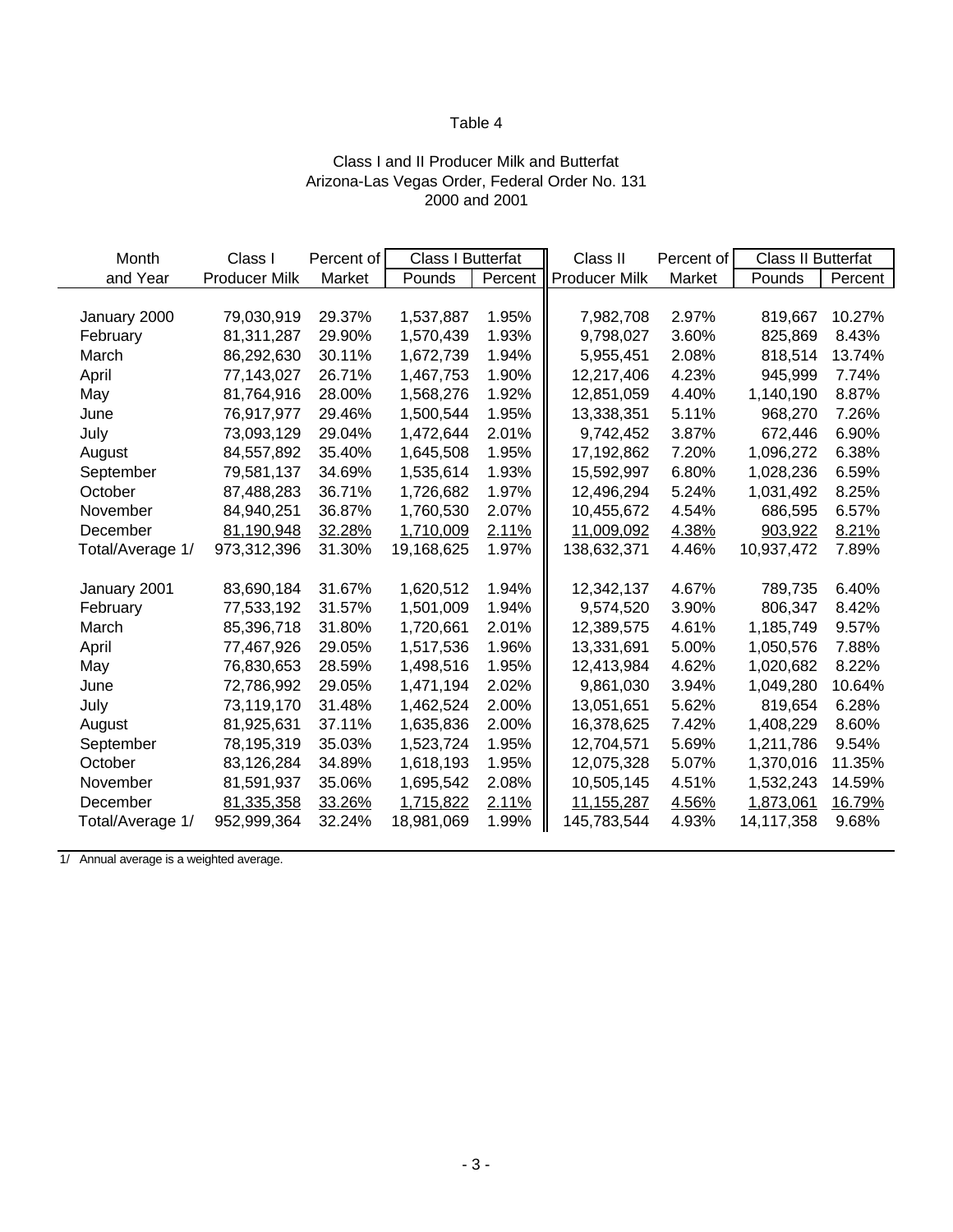#### Class III and IV Producer Milk and Butterfat Arizona-Las Vegas Order, Federal Order No. 131 2000 and 2001

| Month            | Class III            | Percent of | Class III Butterfat |         | Class IV             | Percent of | Class IV Butterfat |              |
|------------------|----------------------|------------|---------------------|---------|----------------------|------------|--------------------|--------------|
| and Year         | <b>Producer Milk</b> | Market     | Pounds              | Percent | <b>Producer Milk</b> | Market     | Pounds             | Percent      |
|                  |                      |            |                     |         |                      |            |                    |              |
| January 2000     | 182,069,455          | 67.66%     | 7,662,143           | 4.21%   | $\mathsf{R}$         | R          | R                  | $\mathsf{R}$ |
| February         | 93,200,227           | 34.27%     | 5,661,922           | 6.08%   | 87,609,531           | 32.22%     | 1,872,767          | 2.14%        |
| March            | 96,201,594           | 33.57%     | 5,933,872           | 6.17%   | 98,132,643           | 34.24%     | 1,977,602          | 2.02%        |
| April            | 90,039,071           | 31.18%     | 5,582,027           | 6.20%   | 109,386,783          | 37.88%     | 2,240,325          | 2.05%        |
| May              | 92,015,371           | 31.51%     | 5,150,259           | 5.60%   | 105,384,420          | 36.09%     | 2,395,583          | 2.27%        |
| June             | 84,630,685           | 32.42%     | 4,001,970           | 4.73%   | 86,173,399           | 33.01%     | 2,792,050          | 3.24%        |
| July             | 87,135,740           | 34.61%     | 5,162,565           | 5.92%   | 81,765,434           | 32.48%     | 1,667,424          | 2.04%        |
| August           | 86,524,720           | 36.22%     | 4,448,956           | 5.14%   | 50,613,961           | 21.19%     | 1,316,339          | 2.60%        |
| September        | 99,738,987           | 43.48%     | 5,097,476           | 5.11%   | 34,487,455           | 15.03%     | 511,970            | 1.48%        |
| October          | 104,900,634          | 44.01%     | 5,609,945           | 5.35%   | 33,447,302           | 14.03%     | 371,647            | 1.11%        |
| November         | 94,816,620           | 41.16%     | 5,155,985           | 5.44%   | 40,145,643           | 17.43%     | 1,201,267          | 2.99%        |
| December         | 92,842,551           | 36.92%     | 5,116,583           | 5.51%   | 66,446,783           | 26.42%     | 1,653,717          | 2.49%        |
| Total/Average 1/ | 1,204,115,655        | 38.72%     | 64,583,703          | 5.36%   | 793,593,354          | 25.52%     | 18,000,691         | 2.27%        |
|                  |                      |            |                     |         |                      |            |                    |              |
| January 2001     | 103,008,929          | 38.98%     | 5,926,447           | 5.75%   | 65,204,202           | 24.68%     | 1,456,422          | 2.23%        |
| February         | 87,099,912           | 35.47%     | 5,274,732           | 6.06%   | 71,352,066           | 29.06%     | 1,392,242          | 1.95%        |
| March            | 99,285,312           | 36.97%     | 5,629,150           | 5.67%   | 71,449,203           | 26.61%     | 1,143,094          | 1.60%        |
| April            | 102,097,459          | 38.29%     | 5,411,379           | 5.30%   | 73,757,969           | 27.66%     | 1,499,392          | 2.03%        |
| May              | 113,096,157          | 42.08%     | 6,053,749           | 5.35%   | 66,435,469           | 24.72%     | 946,039            | 1.42%        |
| June             | 106,090,616          | 42.34%     | 5,792,322           | 5.46%   | 61,838,816           | 24.68%     | 546,598            | 0.88%        |
| July             | 104,779,565          | 45.12%     | 5,510,338           | 5.26%   | 41,296,154           | 17.78%     | 427,931            | 1.04%        |
| August           | 82,562,973           | 37.39%     | 4,389,020           | 5.32%   | 39,921,942           | 18.08%     | 443,851            | 1.11%        |
| September        | 84,274,917           | 37.75%     | 4,340,210           | 5.15%   | 48,048,349           | 21.52%     | 971,504            | 2.02%        |
| October          | 96,185,073           | 40.37%     | 4,910,532           | 5.11%   | 46,874,312           | 19.67%     | 750,386            | 1.60%        |
| November         | 89,140,580           | 38.30%     | 4,769,294           | 5.35%   | 51,502,280           | 22.13%     | 558,384            | 1.08%        |
| December         | 99,623,732           | 40.74%     | 5,293,286           | 5.31%   | 52,415,806           | 21.44%     | 392,982            | 0.75%        |
| Total/Average 1/ | 1,167,245,225        | 39.49%     | 63,300,459          | 5.42%   | 690,096,568          | 23.34%     | 10,528,825         | 1.53%        |

1/ Annual average is a weighted average.

**R** Restricted in 2000. Included with Class III for January and year total/average.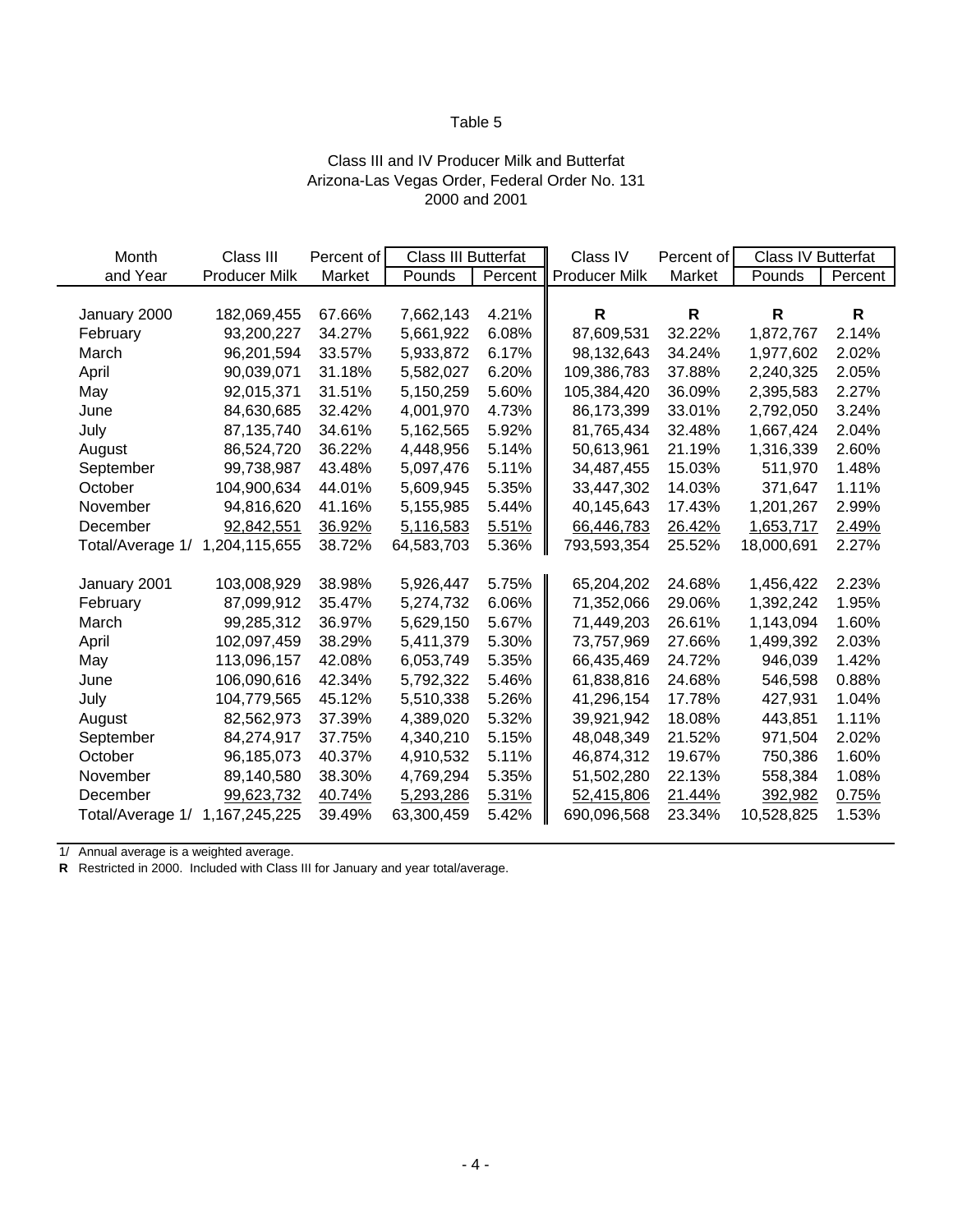#### Total Producer Milk and Butterfat Arizona-Las Vegas Order, Federal Order No. 131 2000 and 2001

| Month            | Total                | <b>Total Butterfat</b> |         |  |  |
|------------------|----------------------|------------------------|---------|--|--|
| and Year         | <b>Producer Milk</b> | Pounds                 | Percent |  |  |
|                  |                      |                        |         |  |  |
| January 2000     | 269,083,082          | 10,019,697             | 3.72%   |  |  |
| February         | 271,919,072          | 9,930,997              | 3.65%   |  |  |
| March            | 286,582,318          | 10,402,727             | 3.63%   |  |  |
| April            | 288,786,287          | 10,236,104             | 3.54%   |  |  |
| May              | 292,015,766          | 10,254,308             | 3.51%   |  |  |
| June             | 261,060,412          | 9,262,834              | 3.55%   |  |  |
| July             | 251,736,755          | 8,975,079              | 3.57%   |  |  |
| August           | 238,889,435          | 8,507,075              | 3.56%   |  |  |
| September        | 229,400,576          | 8,173,296              | 3.56%   |  |  |
| October          | 238,332,513          | 8,739,766              | 3.67%   |  |  |
| November         | 230,358,186          | 8,804,377              | 3.82%   |  |  |
| December         | 251,489,374          | 9,384,231              | 3.73%   |  |  |
| Total/Average 1/ | 3,109,653,776        | 112,690,491            | 3.62%   |  |  |
|                  |                      |                        |         |  |  |
| January 2001     | 264,245,452          | 9,793,116              | 3.71%   |  |  |
| February         | 245,559,690          | 8,974,330              | 3.65%   |  |  |
| March            | 268,520,808          | 9,678,654              | 3.60%   |  |  |
| April            | 266,655,045          | 9,478,883              | 3.55%   |  |  |
| May              | 268,776,263          | 9,518,986              | 3.54%   |  |  |
| June             | 250,577,454          | 8,859,394              | 3.54%   |  |  |
| July             | 232,246,540          | 8,220,447              | 3.54%   |  |  |
| August           | 220,789,171          | 7,876,936              | 3.57%   |  |  |
| September        | 223,223,156          | 8,047,224              | 3.61%   |  |  |
| October          | 238,260,997          | 8,649,127              | 3.63%   |  |  |
| November         | 232,739,942          | 8,555,463              | 3.68%   |  |  |
| December         | 244,530,183          | 9,275,151              | 3.79%   |  |  |
| Total/Average 1/ | 2,956,124,701        | 106,927,711            | 3.62%   |  |  |

1/ Annual average is a weighted average.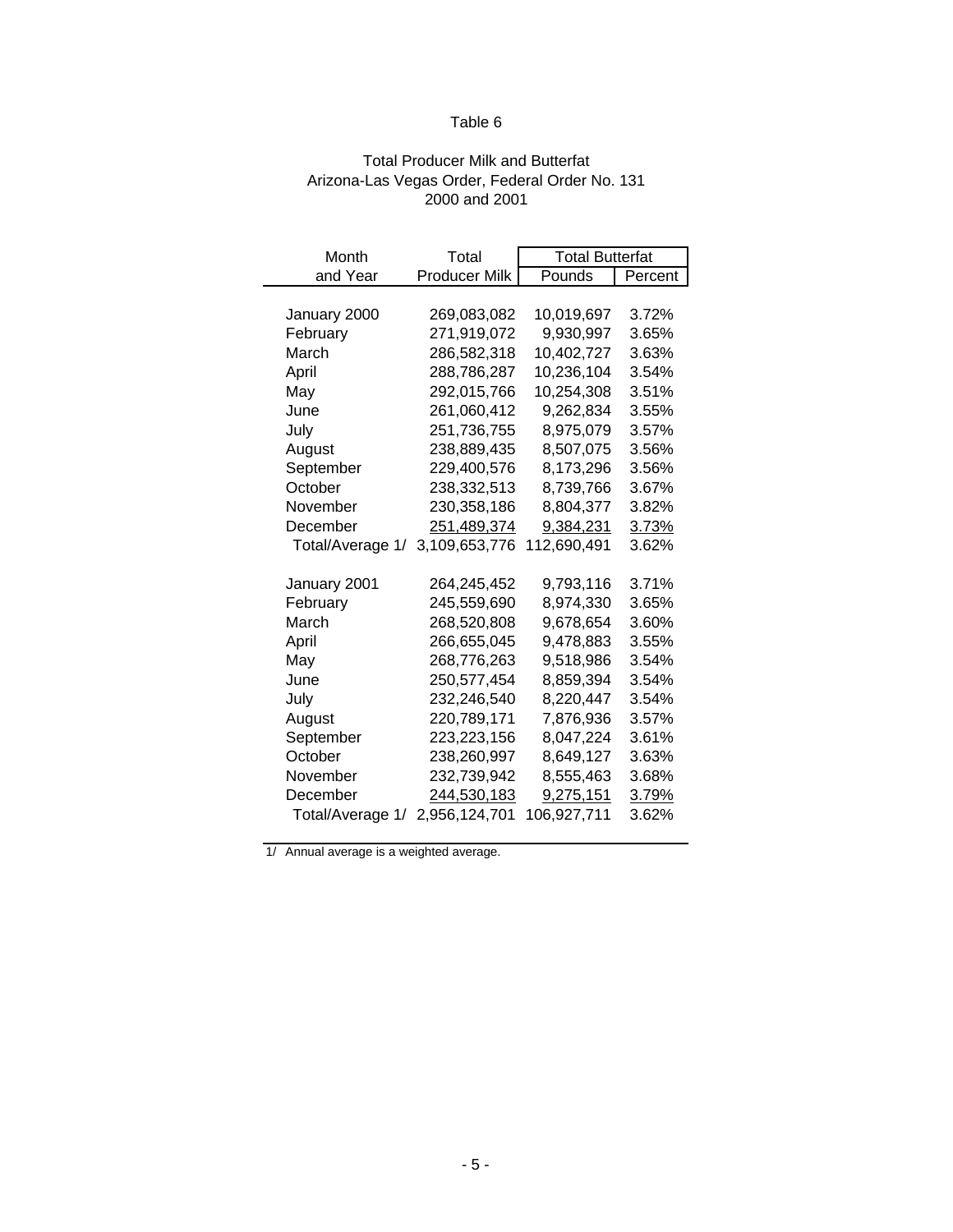#### Number of Producers and Milk Production Arizona-Las Vegas Order, Federal Order No. 131 1/

#### **May 2000 and 2001**

|                                     |       | Number of      |                         |                |             |  |  |
|-------------------------------------|-------|----------------|-------------------------|----------------|-------------|--|--|
|                                     |       |                | Producers               | Pounds of Milk |             |  |  |
| <b>State &amp; County</b>           |       | 2001           | 2000                    | 2001           | 2000        |  |  |
| <u>Arizona</u>                      |       |                |                         |                |             |  |  |
| Cochise*, Greenlee*, La Paz*, Pima* |       |                |                         |                |             |  |  |
| (& Archer County, TX*)              |       | 5              | 5                       | 5,346,576      | 7,418,958   |  |  |
| Maricopa                            |       | 100            | 105                     | 241,018,741    | 267,800,749 |  |  |
| Pinal                               |       | 6              | 4                       | 13,015,020     | 6,786,475   |  |  |
|                                     | Total | 111            | 114                     | 259,380,337    | 282,006,182 |  |  |
| California                          |       |                |                         |                |             |  |  |
| Riverside* & Imperial*              |       | 3 <sup>1</sup> | 3                       | 9,395,926      | 9,532,076   |  |  |
|                                     | Total | $\overline{3}$ | $\overline{3}$          | 9,395,926      | 9,532,076   |  |  |
| <u>Idaho</u><br>Gooding* & Jerome*  |       | 0              |                         | 0              | 381,526     |  |  |
|                                     | Total | $\overline{O}$ | $\overline{\mathbf{4}}$ | $\Omega$       | 381,526     |  |  |
| Utah<br>Milard                      |       | 0              | 6                       | 0              | 95,982      |  |  |
|                                     | Total | 0              | 6                       | $\Omega$       | 95,982      |  |  |
|                                     |       |                |                         |                |             |  |  |
| <b>Total For Market</b>             |       | 114            | 127                     | 268,776,263    | 292,015,766 |  |  |

1/ Data obtained from unaudited producer payrolls submitted by handlers. May differ slightly from Table 3 and 6 due to producers changing handlers and changes in handler data between pool and payroll. Data is restricted when it represents two or fewer producers. Restricted data is included with adjacent, non-restricted counties.

\* Restricted in 2000 and 2001.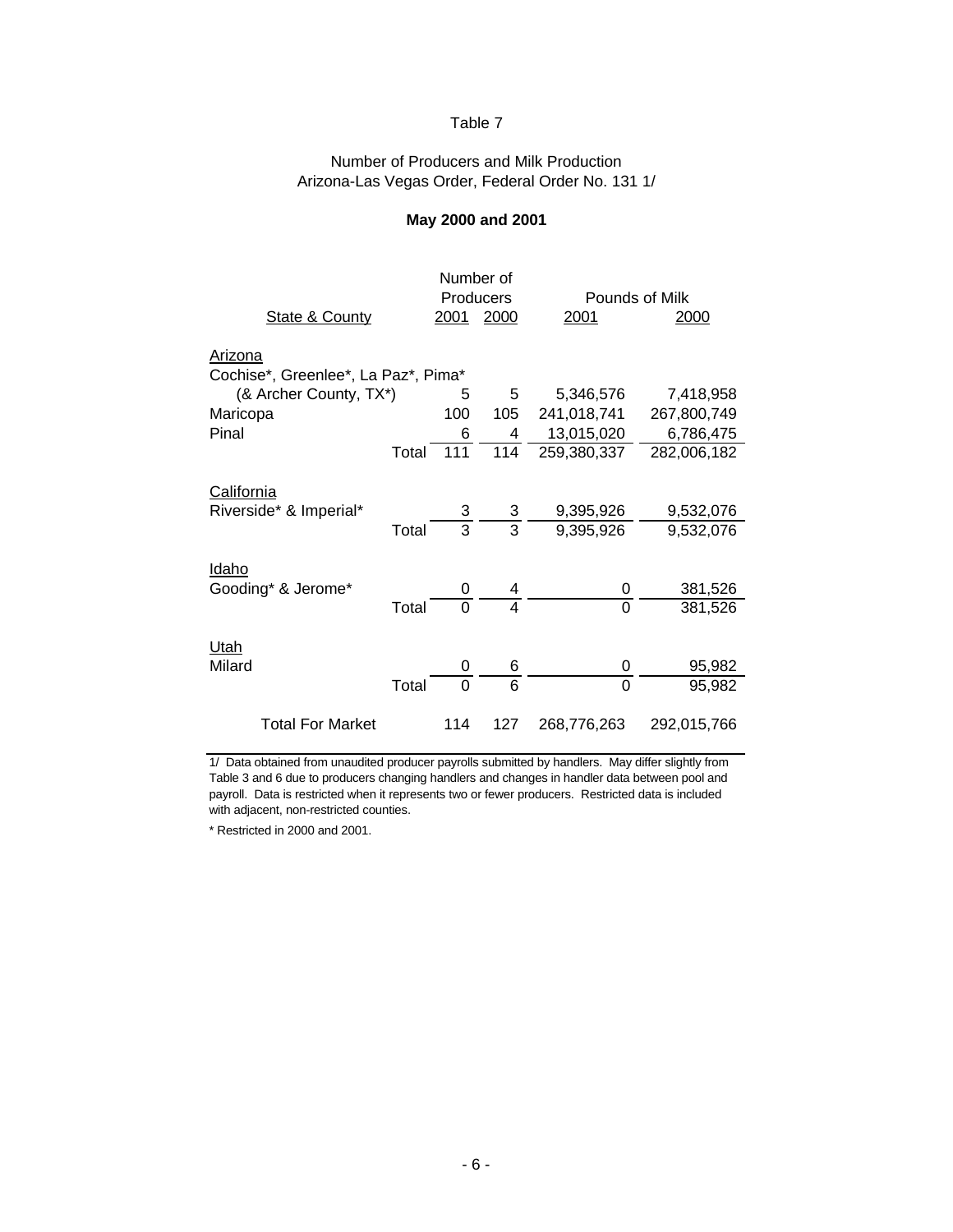#### Number of Producers and Milk Production Arizona-Las Vegas Order, Federal Order No. 131 1/

| State & County                           |       |     |     | 2001        | Pounds of Milk<br>2000 |  |  |
|------------------------------------------|-------|-----|-----|-------------|------------------------|--|--|
| Arizona<br>Cochise*, Greenlee*, La Paz*, |       |     |     |             |                        |  |  |
| & Pima* (& Imperial, CA*)                |       | 6   | 5   | 5,978,105   | 4,927,785              |  |  |
| Maricopa                                 |       | 99  | 105 | 223,859,066 | 231,577,219            |  |  |
| Pinal                                    |       | 6   | 5   | 14,693,012  | 6,537,480              |  |  |
|                                          | Total | 111 | 115 | 244,530,183 | 243,042,484            |  |  |
| California<br>Riverside** & Imperial*    |       | R   | 3   | R           | 8,446,890              |  |  |
|                                          | Total | R   | 3   | R           | 8,446,890              |  |  |
| <b>Total For Market</b>                  |       | 111 | 118 | 244,530,183 | 251,489,374            |  |  |

#### **December 2000 and 2001**

1/ Data obtained from unaudited producer payrolls submitted by handlers. May differ slightly from Table 3 and 6 due to producers changing handlers and changes in handler data between pool and payroll. Data is restricted when it represents two or fewer producers. Restricted data is usually included with adjacent, non-restricted counties.

\* Restricted in 2000 and 2001.

\*\* Resticted in 2000 and no milk pooled in 2001.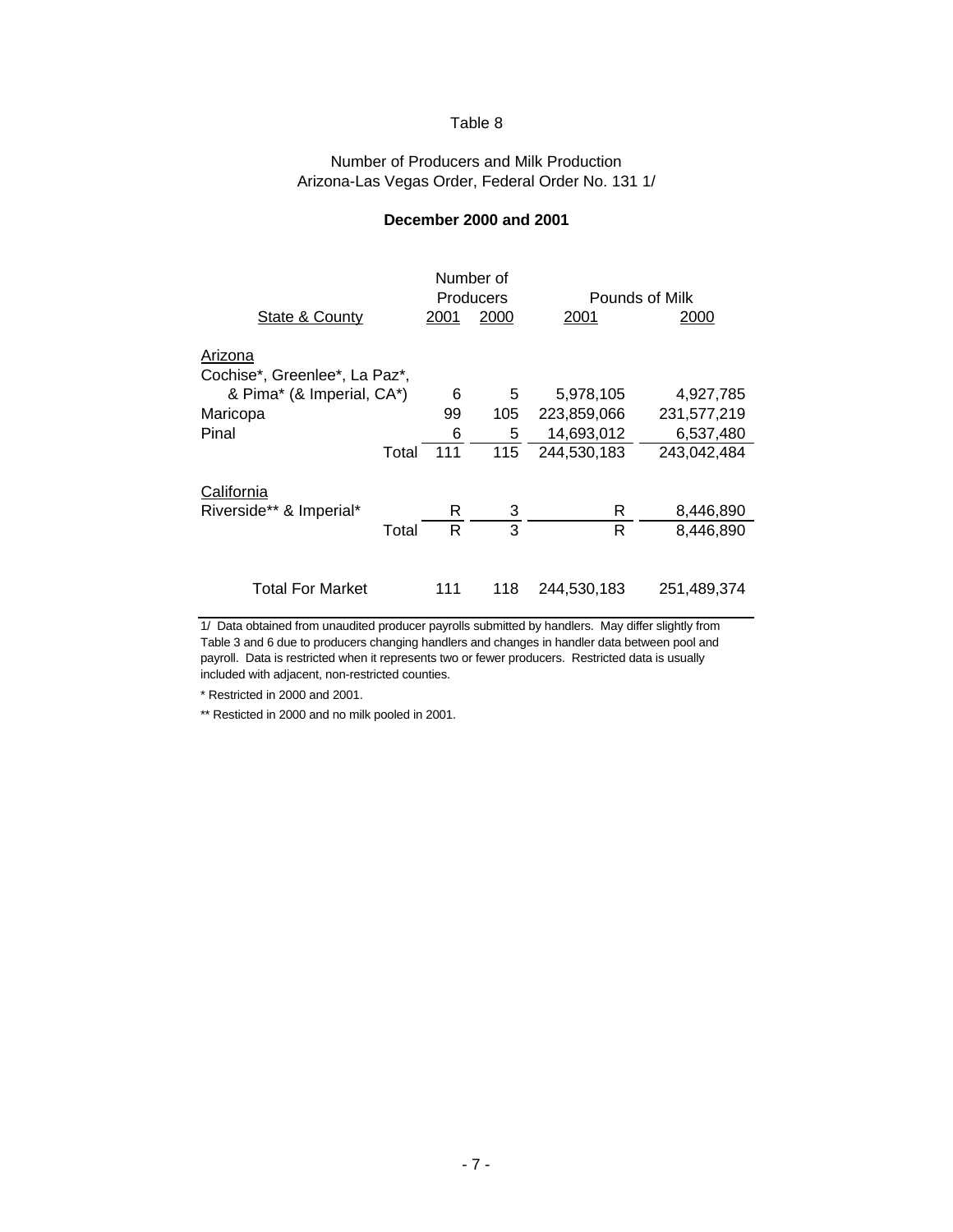| Month        |         |                |                                 |                             |             | Class I          |                        | Class II         |                        | Class III        |             | Class IV             |
|--------------|---------|----------------|---------------------------------|-----------------------------|-------------|------------------|------------------------|------------------|------------------------|------------------|-------------|----------------------|
| and Year     | Class I |                |                                 | Class II Class III Class IV | <b>Skim</b> | <b>Butterfat</b> | <b>Skim</b>            | <b>Butterfat</b> | <b>Skim</b>            | <b>Butterfat</b> | <b>Skim</b> | <b>Butterfat</b>     |
|              | - -     | $\blacksquare$ | \$ Per Cwt. -<br>$\blacksquare$ | $\sim$ $\sim$               | \$/cwt      | \$/lb            | $\sqrt{\frac{2}{\pi}}$ | \$/lb            | $\sqrt{\frac{2}{\pi}}$ | \$/lb            | \$/cwt      | $\sqrt{\frac{2}{b}}$ |
| January 2000 | 13.25   | 11.43          | 10.05                           | 10.73                       | 10.07       | 1.0089           | 8.42                   | 0.9436           | 7.02                   | 0.9366           | 7.72        | 0.9366               |
| February     | 13.06   | 11.51          | 9.54                            | 10.80                       | 10.07       | 0.9537           | 8.42                   | 0.9658           | 6.41                   | 0.9588           | 7.71        | 0.9588               |
| March        | 13.19   | 11.71          | 9.54                            | 11.00                       | 10.06       | 0.9948           | 8.41                   | 1.0261           | 6.19                   | 1.0191           | 7.70        | 1.0191               |
| April        | 13.28   | 12.10          | 9.41                            | 11.38                       | 10.05       | 1.0224           | 8.40                   | 1.1422           | 5.63                   | 1.1352           | 7.68        | 1.1352               |
| May          | 13.83   | 12.63          | 9.37                            | 11.91                       | 10.05       | 1.1794           | 8.40                   | 1.2924           | 5.05                   | 1.2854           | 7.68        | 1.2854               |
| June         | 14.05   | 13.08          | 9.46                            | 12.38                       | 10.05       | 1.2430           | 8.40                   | 1.4198           | 4.68                   | 1.4128           | 7.70        | 1.4128               |
| July         | 14.81   | 12.58          | 10.66                           | 11.87                       | 10.06       | 1.4590           | 8.41                   | 1.2761           | 6.44                   | 1.2691           | 7.70        | 1.2691               |
| August       | 14.30   | 12.56          | 10.13                           | 11.87                       | 10.05       | 1.3148           | 8.40                   | 1.2729           | 5.91                   | 1.2659           | 7.71        | 1.2659               |
| September    | 14.19   | 12.58          | 10.76                           | 11.94                       | 10.05       | 1.2826           | 8.40                   | 1.2777           | 6.54                   | 1.2707           | 7.76        | 1.2707               |
| October      | 14.24   | 12.54          | 10.02                           | 11.81                       | 10.11       | 1.2801           | 8.46                   | 1.2514           | 5.87                   | 1.2444           | 7.73        | 1.2444               |
| November     | 14.17   | 13.68          | 8.57                            | 13.00                       | 10.09       | 1.2670           | 8.44                   | 1.5815           | 3.17                   | 1.5745           | 7.76        | 1.5745               |
| December     | 14.48   | 13.97          | 9.37                            | 13.27                       | 10.10       | 1.3518           | 8.45                   | 1.6604           | 3.71                   | 1.6534           | 7.75        | 1.6534               |
| Average 1/   | 13.90   | 12.53          | 9.74                            | 11.83                       | 10.07       | 1.1965           | 8.42                   | 1.2592           | 5.55                   | 1.2522           | 7.72        | 1.2522               |
|              |         |                |                                 |                             |             |                  |                        |                  |                        |                  |             |                      |
| January 2001 | 16.34   | 12.82          | 9.99                            | 12.13                       | 10.23       | 1.8479           | 8.58                   | 1.2966           | 5.68                   | 1.2896           | 7.89        | 1.2896               |
| February     | 14.29   | 13.43          | 10.27                           | 12.70                       | 10.24       | 1.2587           | 8.59                   | 1.4696           | 5.34                   | 1.4626           | 7.86        | 1.4626               |
| March        | 15.00   | 14.17          | 11.42                           | 13.46                       | 10.21       | 1.4718           | 8.56                   | 1.6890           | 5.73                   | 1.6820           | 7.85        | 1.6820               |
| April        | 15.79   | 15.10          | 12.06                           | 14.41                       | 10.21       | 1.6957           | 8.56                   | 1.9553           | 5.43                   | 1.9483           | 7.87        | 1.9483               |
| May          | 16.56   | 15.72          | 13.83                           | 15.04                       | 10.23       | 1.9122           | 8.58                   | 2.1261           | 6.65                   | 2.1191           | 7.90        | 2.1191               |
| June         | 17.34   | 16.05          | 15.02                           | 15.33                       | 10.25       | 2.1268           | 8.60                   | 2.2159           | 7.55                   | 2.2089           | 7.87        | 2.2089               |
| July         | 17.69   | 15.96          | 15.46                           | 14.81                       | 10.23       | 2.2339           | 8.58                   | 2.1953           | 8.08                   | 2.1883           | 7.41        | 2.1883               |
| August       | 17.75   | 15.98          | 15.55                           | 15.06                       | 10.25       | 2.2447           | 8.20                   | 2.3046           | 7.78                   | 2.2976           | 7.27        | 2.2976               |
| September    | 17.91   | 16.24          | 15.90                           | 15.59                       | 10.34       | 2.2667           | 7.94                   | 2.4519           | 7.61                   | 2.4449           | 7.29        | 2.4449               |
| October      | 18.28   | 13.53          | 14.60                           | 12.77                       | 9.73        | 2.5395           | 8.00                   | 1.6596           | 9.14                   | 1.6526           | 7.24        | 1.6526               |
| November     | 18.11   | 12.78          | 11.31                           | 11.97                       | 11.95       | 1.8791           | 7.96                   | 1.4570           | 6.46                   | 1.4500           | 7.15        | 1.4500               |
| December     | 14.33   | 12.61          | 11.80                           | 11.79                       | 9.50        | 1.4748           | 7.85                   | 1.4392           | 7.03                   | 1.4322           | 7.02        | 1.4322               |
| Average 1/   | 16.62   | 14.53          | 13.10                           | 13.76                       | 10.28       | 1.9127           | 8.33                   | 1.8550           | 6.87                   | 1.8480           | 7.55        | 1.8480               |

#### Class Prices Per Cwt. for 3.5% Milk, Skim, and Butterfat Prices Arizona-Las Vegas Order, Federal Order No. 131 2000 and 2001 1/

1/ Simple average.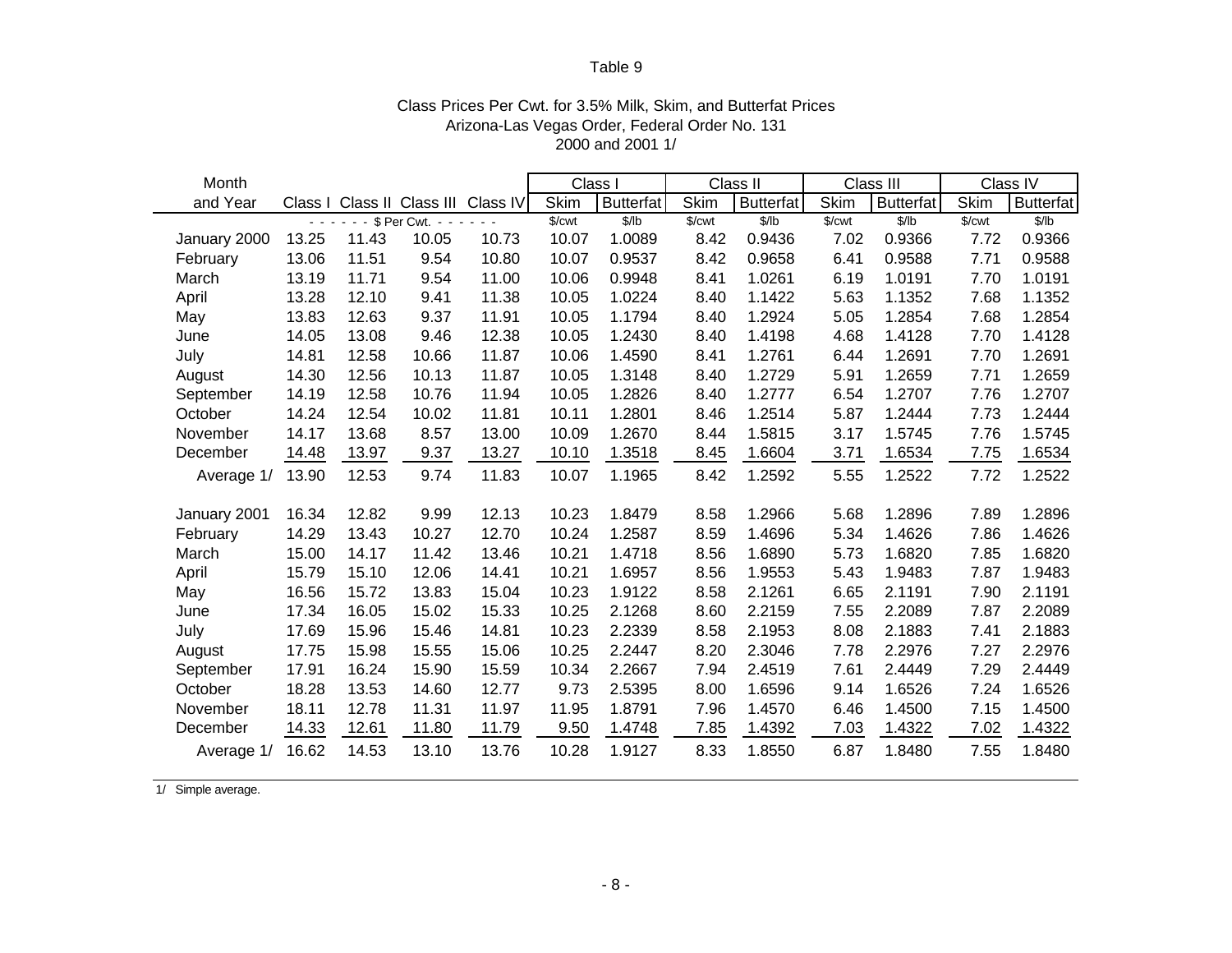#### Producer Skim and Butterfat Prices and Statistical Uniform Prices Arizona-Las Vegas Order, Federal Order No. 131 2000 and 2001 1/

|              |                 | <b>Producer Uniform Prices</b> | Statistical     |
|--------------|-----------------|--------------------------------|-----------------|
| Month        | Skim            | <b>Butterfat</b>               | Uniform         |
| and Year     | Price           | Price                          | Price 3/        |
|              | - \$ Per Cwt. - | - \$ Per Pound -               | - \$ Per Cwt. - |
| January 2000 | 8.22            | 0.9483                         | 11.25           |
| February     | 8.02            | 0.9586                         | 11.09           |
| March        | 8.00            | 1.0157                         | 11.28           |
| April        | 7.79            | 1.1197                         | 11.44           |
| May          | 7.61            | 1.2699                         | 11.79           |
| June         | 7.51            | 1.3860                         | 12.10           |
| July         | 8.05            | 1.3008                         | 12.32           |
| August       | 8.01            | 1.2763                         | 12.20           |
| September    | 8.15            | 1.2738                         | 12.32           |
| October      | 7.88            | 1.2522                         | 11.99           |
| November     | 6.78            | 1.5135                         | 11.84           |
| December     | 7.05            | 1.5991                         | 12.40           |
| Average 2/   | 7.76            | 1.2428                         | 11.84           |
|              |                 |                                |                 |
| January 2001 | 7.80            | 1.3826                         | 12.37           |
| February     | 7.75            | 1.4290                         | 12.48           |
| March        | 7.83            | 1.6454                         | 13.31           |
| April        | 7.66            | 1.9086                         | 14.07           |
| May          | 8.09            | 2.0873                         | 15.11           |
| June         | 8.49            | 2.1961                         | 15.88           |
| July         | 8.69            | 2.1971                         | 16.08           |
| August       | 8.69            | 2.2879                         | 16.39           |
| September    | 8.56            | 2.4122                         | 16.70           |
| October      | 8.95            | 1.8198                         | 15.01           |
| November     | 8.66            | 1.5363                         | 13.73           |
| December     | 7.94            | 1.4415                         | <u>12.71</u>    |
| Average 2/   | 8.26            | 1.8620                         | 14.49           |

1/ See Table 9 for class price data covering 2000 for the Arizona-Las Vegas Order.

2/ Simple average.

3/ Statistical Uniform Price = Skim Price \* .965 + Butterfat Price \* 3.5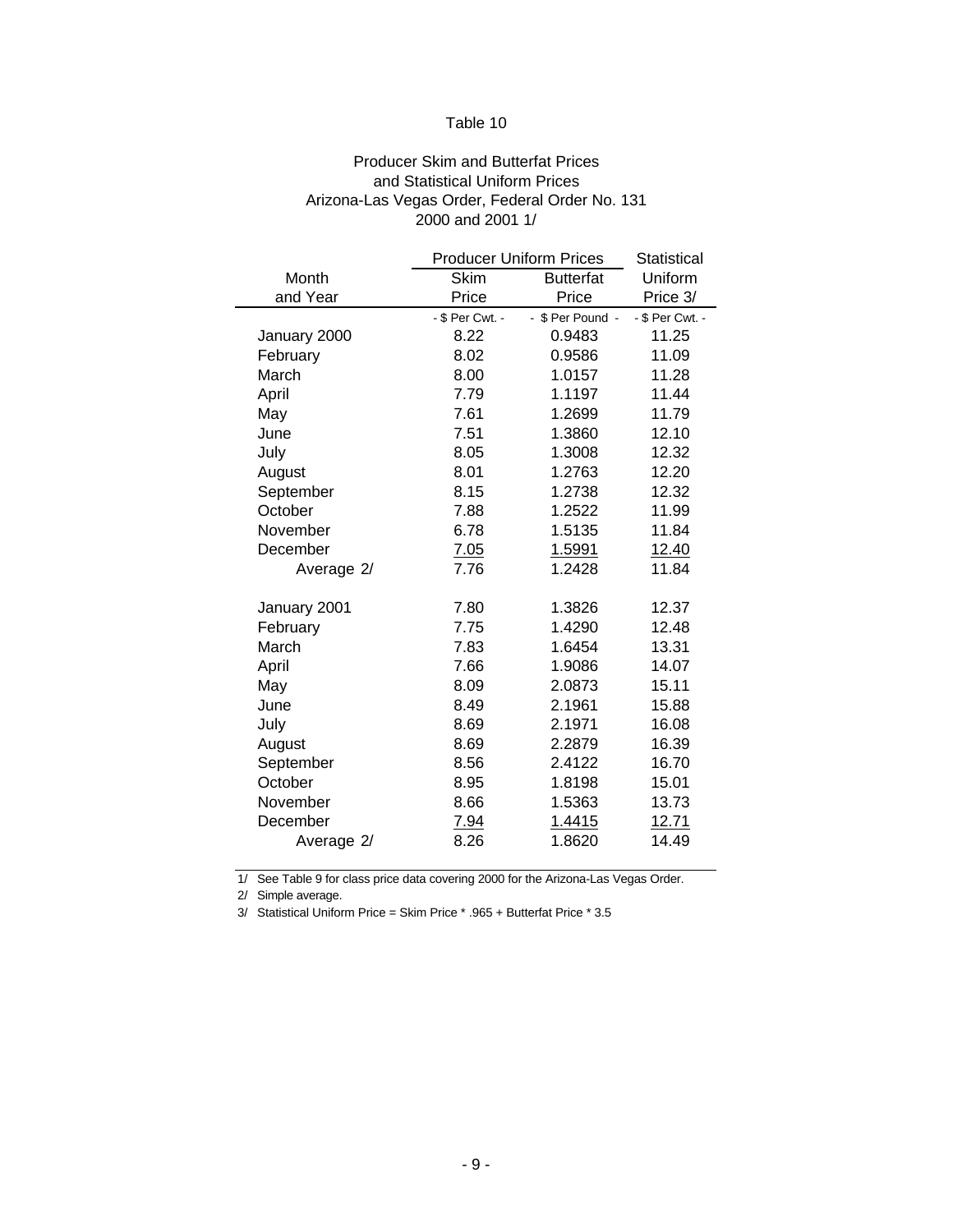#### **Advance** National Agricultural Statistical Services (NASS) Commodity Pricing Factors 2000 and 2001 Used in Pricing Class I Skim/Butterfat and Class II Skim/Nonfat Solids

|              | <b>NASS</b> |                      |        |                   |        |                     |        |               |        |                 |        |            |
|--------------|-------------|----------------------|--------|-------------------|--------|---------------------|--------|---------------|--------|-----------------|--------|------------|
| Month        |             | <b>Cheese Blocks</b> |        | Cheese Barrels 2/ |        | Cheese Average 1/2/ |        | <b>Butter</b> |        | Nonfat Dry Milk |        | Whey       |
| and Year     | \$/lb       | Pounds               | \$/lb  | Pounds            | \$/lb  | Pounds              | \$/lb  | Pounds        | \$/lb  | Pounds          | \$/lb  | Pounds     |
|              |             |                      |        |                   |        |                     |        |               |        |                 |        |            |
| January 2000 | 1.1191      | 8,854,041            | 1.1008 | 16,778,899        | 1.1268 | 25,632,940          | 0.9220 | 6,037,154     | 1.0125 | 33,182,667      | 0.1870 | 16,524,843 |
| February     | 1.1652      | 8,498,618            | 1.1416 | 18,336,001        | 1.1696 | 26,834,619          | 0.8768 | 10,074,425    | 1.0114 | 40,548,346      | 0.1859 | 17,604,359 |
| March        | 1.1054      | 11,254,340           | 1.0804 | 17,452,872        | 1.1084 | 28,707,212          | 0.9105 | 10,927,681    | 1.0104 | 40,180,459      | 0.1800 | 13,670,956 |
| April        | 1.0953      | 11,485,611           | 1.0841 | 20,279,760        | 1.1073 | 31,765,371          | 0.9331 | 10,735,686    | 1.0098 | 37,758,792      | 0.1771 | 16,415,820 |
| May          | 1.0985      | 13,078,370           | 1.0770 | 19,009,126        | 1.1035 | 32,087,496          | 1.0618 | 9,448,972     | 1.0096 | 35,032,190      | 0.1774 | 14,526,813 |
| June         | 1.0911      | 11,774,884           | 1.0768 | 20,901,534        | 1.1011 | 32,676,418          | 1.1140 | 8,166,793     | 1.0100 | 38,094,858      | 0.1755 | 15,672,012 |
| July         | 1.0914      | 13,226,489           | 1.0851 | 21,382,629        | 1.1060 | 34,609,118          | 1.2911 | 5,413,954     | 1.0106 | 40,452,810      | 0.1794 | 16,495,864 |
| August       | 1.2013      | 13,053,025           | 1.2175 | 16,275,921        | 1.2269 | 29,328,946          | 1.1729 | 4,767,163     | 1.0093 | 43,465,174      | 0.1893 | 12,828,099 |
| September    | 1.2029      | 12,296,151           | 1.1406 | 15,896,790        | 1.1847 | 28,192,941          | 1.1465 | 5,415,007     | 1.0091 | 32,075,482      | 0.1940 | 11,709,008 |
| October      | 1.2720      | 11,253,674           | 1.1797 | 13,486,352        | 1.2380 | 24,740,026          | 1.1444 | 5,706,467     | 1.0168 | 37,925,163      | 0.1856 | 13,703,307 |
| November     | 1.2293      | 11,392,564           | 1.1486 | 14,200,844        | 1.2012 | 25,593,408          | 1.1337 | 5,837,515     | 1.0143 | 30,117,649      | 0.1820 | 16,267,878 |
| December     | 1.0343      | 12,558,910           | 0.9874 | 12,462,663        | 1.0259 | 25,021,573          | 1.2032 | 6,949,978     | 1.0157 | 31,096,565      | 0.1881 | 15,388,396 |
| Average 3/   | 1.1422      |                      | 1.1100 |                   | 1.1416 |                     | 1.0758 |               | 1.0116 |                 | 0.1834 |            |
|              |             |                      |        |                   |        |                     |        |               |        |                 |        |            |
| January 2001 | 1.0824      | 11,412,718           | 1.0702 | 16,900,887        | 1.0930 | 28,313,605          | 1.6110 | 7,360,158     | 1.0159 | 32,599,592      | 0.2194 | 16,655,689 |
| February     | 1.1171      | 10,128,665           | 1.1147 | 16,025,928        | 1.1340 | 26,154,593          | 1.1279 | 11,439,763    | 1.0172 | 28,343,463      | 0.2446 | 15,858,573 |
| March        | 1.0935      | 13,099,034           | 1.1431 | 18,621,192        | 1.1402 | 31,720,226          | 1.3026 | 7,327,250     | 1.0135 | 43,400,991      | 0.2603 | 17,474,309 |
| April        | 1.2446      | 12,822,217           | 1.2725 | 16,203,336        | 1.2769 | 29,025,553          | 1.4862 | 10,217,722    | 1.0132 | 37,742,365      | 0.2406 | 19,242,025 |
| May          | 1.3305      | 13,202,978           | 1.3041 | 17,853,197        | 1.3326 | 31,056,175          | 1.6637 | 6,328,408     | 1.0154 | 45,145,891      | 0.2434 | 24,844,770 |
| June         | 1.4395      | 13,845,411           | 1.4696 | 17,501,293        | 1.4731 | 31,346,704          | 1.8397 | 7,426,312     | 1.0173 | 44,489,604      | 0.2535 | 23,461,885 |
| July         | 1.6030      | 15,375,362           | 1.6101 | 18,461,556        | 1.6232 | 33,836,918          | 1.9275 | 5,714,858     | 1.0158 | 33,901,812      | 0.2753 | 20,861,530 |
| August       | 1.6539      | 14,222,812           | 1.6206 | 16,741,667        | 1.6521 | 30,964,479          | 1.9364 | 5,153,848     | 0.9730 | 40,038,180      | 0.2874 | 19,918,667 |
| September    | 1.6652      | 12,493,001           | 1.6430 | 16,344,232        | 1.6696 | 28,837,233          | 1.9544 | 6,814,479     | 0.9445 | 52,328,483      | 0.2871 | 21,556,707 |
| October      | 1.7183      | 13,880,106           | 1.6800 | 18,293,534        | 1.7136 | 32,173,640          | 2.1781 | 7,632,370     | 0.9506 | 36,732,691      | 0.2876 | 19,285,516 |
| November     | 1.6842      | 13,367,028           | 1.6433 | 19,788,946        | 1.6777 | 33,155,974          | 1.6366 | 7,254,233     | 0.9468 | 34,276,665      | 0.2841 | 21,735,883 |
| December     | 1.2207      | 15,406,285           | 1.1862 | 18,772,632        | 1.2182 | 34,178,917          | 1.3051 | 10,961,945    | 0.9342 | 34,968,232      | 0.2851 | 21,610,837 |
| Average 3/   | 1.4044      |                      | 1.3965 |                   | 1.4170 |                     | 1.6641 |               | 0.9881 |                 | 0.2640 |            |

Source: National Agricultural Statistics Services (NASS), Washington D.C.

1/ The weighted average of barrels plus three cents and blocks.

2/ NASS barrels changed from 39% moisture to 38% moisture, January 2001.

3/ Simple Average.